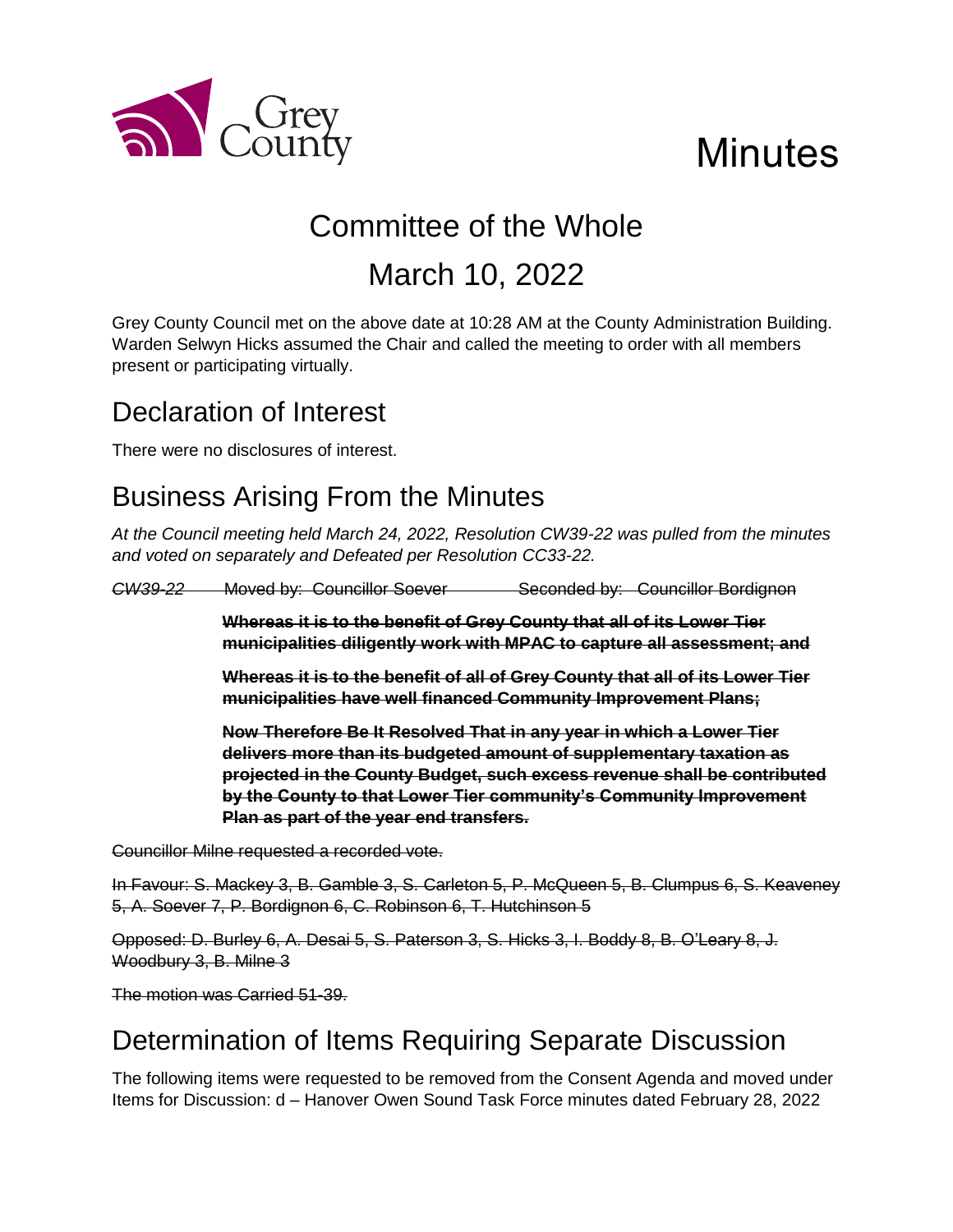## Consent Agenda

*CW40-22* Moved by: Councillor Hutchinson Seconded by: Councillor Bordignon

**That the following Consent Agenda items be received; and**

**That staff be authorized to take the actions necessary to give effect to the recommendations in the staff reports; and**

**That the correspondence be supported or received for information as recommended in the consent agenda.** 

- **i. That the correspondence from the Centre Grey Health Services Foundation thanking Grey County for its commitment to the campaign for the Markdale Hospital be received for information.**
- **ii. That the Agricultural Advisory Committee minutes dated February 17, 2022 be endorsed as presented; and**

**That the following resolutions contained therein be endorsed:**

- **i. That the correspondence from the Town of Georgina regarding the lack of recycling options for agriculture bale wrap, twine and boat shrink be supported.**
- **ii. That the following correspondence be received for information:**
	- a. **Farm and Food Care Ontario regarding the "Real Dirt on Farming" booklet.**
	- b. **the Source Local News Release**
- **iii. That the Mental Health and Addictions Task Force minutes dated February 22, 2022 be adopted as presented; and**

**That the following resolutions contained therein be endorsed:**

- **i. That the Terms of Reference for the Mental Health and Addictions Task Force be endorsed as presented.**
- **ii. That Report SSR-MHATF-03-22 regarding the Mental Health and Addictions Task Force Workplan be received; and**

**That subject to the Task Force's input and direction, the workplan be updated and brought back to the next meeting for adoption.**

- **iv. That the correspondence from the Ministry of Health regarding one time funding for Paramedic Services for COVID-19 response be received for information.**
- **v. That Report PSR-CW-02-22 be received; and**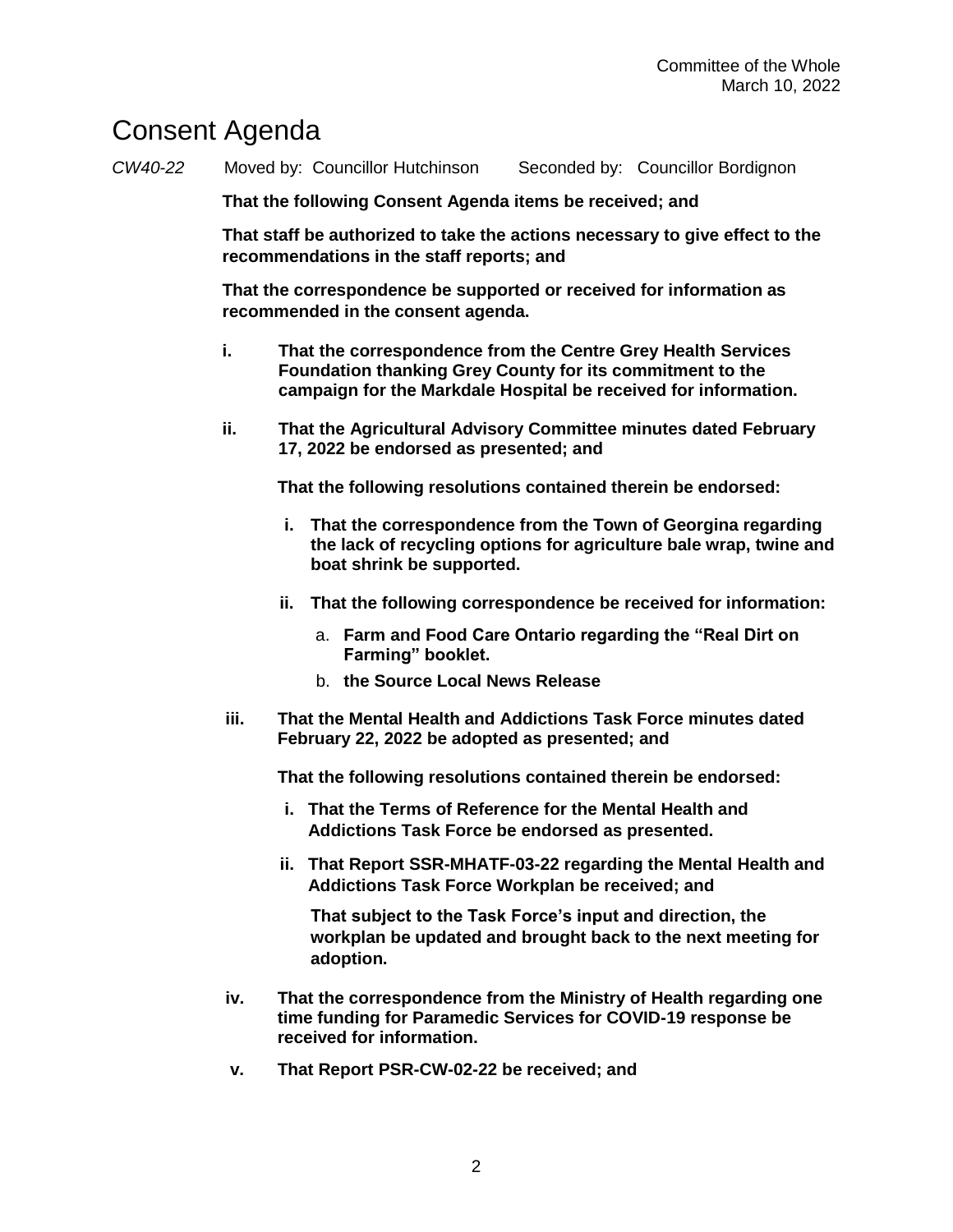**That Zoll Medical Canada Inc. be approved as a single source supplier for the supply, delivery, maintenance and worry-free warranty of twenty (20) Cardiac Monitor/Defibrillators: and**

**That Zoll Medical Canada Inc. be approved for a 5-year term for the supply of the Cardiac Monitor Defibrillators as well as supplies and equipment.**

**vi. That Report EDTC-CW-07-22 regarding repairs to the roof system at Grey Roots be received; and**

**That the repairs to roof Sections 4 and 5 be completed; and**

**That funding for the roof repairs be taken from any surplus realized in 2022 or if no surplus is realized, the funds be transferred from the Grey Roots Main Building Improvements Reserve.**

Carried

### Items for Direction and Discussion

#### CCR-CW-04-22 Governance Information Report

*CW41-22* Moved by: Councillor Woodbury Seconded by: Councillor Paterson

**That Report CCR-CW-04-22 providing an overview of governance be received for discussion purposes; and**

**That this information report be brought back to the incoming 2023-2026 Council within the first two years of the term for consideration.**

Carried

### EDTC-CW-06-22 Grey Roots Museum and Archives Operating Plan

*CW42-22* Moved by: Councillor Robinson Seconded by: Councillor Keaveney

**That Report EDTC-CW-06-22 regarding Grey Roots Operating Plan 2022- 2023 be received; and**

**That the Operating Plan be endorsed and progress updates be brought back to Council annually.**

Carried

#### Addendum to PDR-CW-10-21 Saugeen Cedar West

*CW43-22* Moved by: Councillor Paterson Seconded by: Councillor Mackey

**That Addendum to Report PDR-CW-10-21 be received; and**

**That all written and oral submissions received on plan of subdivision 42T-**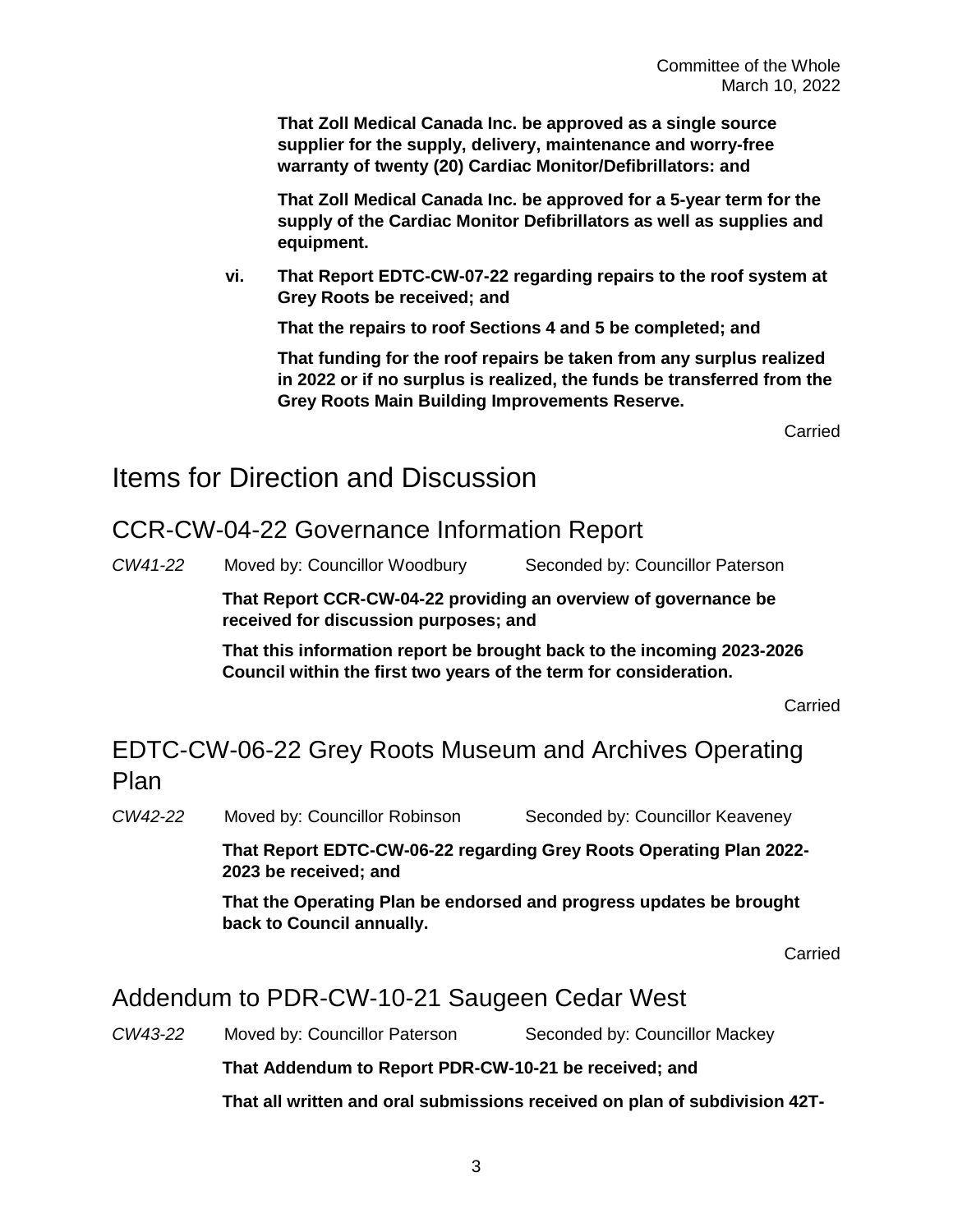**2021-01 known as Saugeen Cedar Heights West were considered, the effect of which helped to make an informed recommendation and decision; and**

**That in consideration of the draft plan of subdivision application 42T-2021- 01, for lands described as Part of Lots 9 and 10, Concessions 1 and 2 North of the Durham Road (NDR), Town of Hanover, geographic Township of Bentinck, the Grey County Committee of the Whole approves this plan of subdivision to create one hundred and fourteen (114) residential parcels, consisting of thirty-one (31) single detached units, forty-six (46) semidetached units, and thirty-seven (37) townhomes, in addition to blocks for future development, open space, trails, and roads, subject to the conditions set out in the Notice of Decision.**

Carried

#### Addendum to PDR-CW-20-21 Chapman's OPA 10 Final Report

CW44-22 Moved by: Councillor Desai Seconded by: Councillor Clumpus

**That Addendum to Report PDR-CW-20-21 regarding a proposed County Official Plan Amendment be received;** 

**That the Committee supports the proposed amendment to the County of Grey Official Plan to re-designate a portion of the lands from the 'Rural' designation to the 'Primary Settlement Area' designation to allow for the expansion of an industrial use on lands legally described as Part lots 94 – 97, Concession 1 South and West of the Toronto Sydenham Road (SWTSR), Municipality of West Grey, geographic Township of Glenelg; and**

**That the appropriate by-law be prepared for consideration by County Council.** 

Carried

## Hanover – Owen Sound Task Force minutes dated February 28, 2022

*CW45-22* Moved by: Councillor Soever Seconded by: Councillor O'Leary

**That the Hanover – Owen Sound Task Force minutes dated February 28, 2022 be endorsed as presented; and** 

**That the following resolutions contained therein be endorsed:**

**i. That Report PDR-HOSTF-08-22 regarding the Final Report and Workplan for the Hanover-Owen Sound Task Force be received; and**

> **That the workplan and actions identified in the report be supported; and**